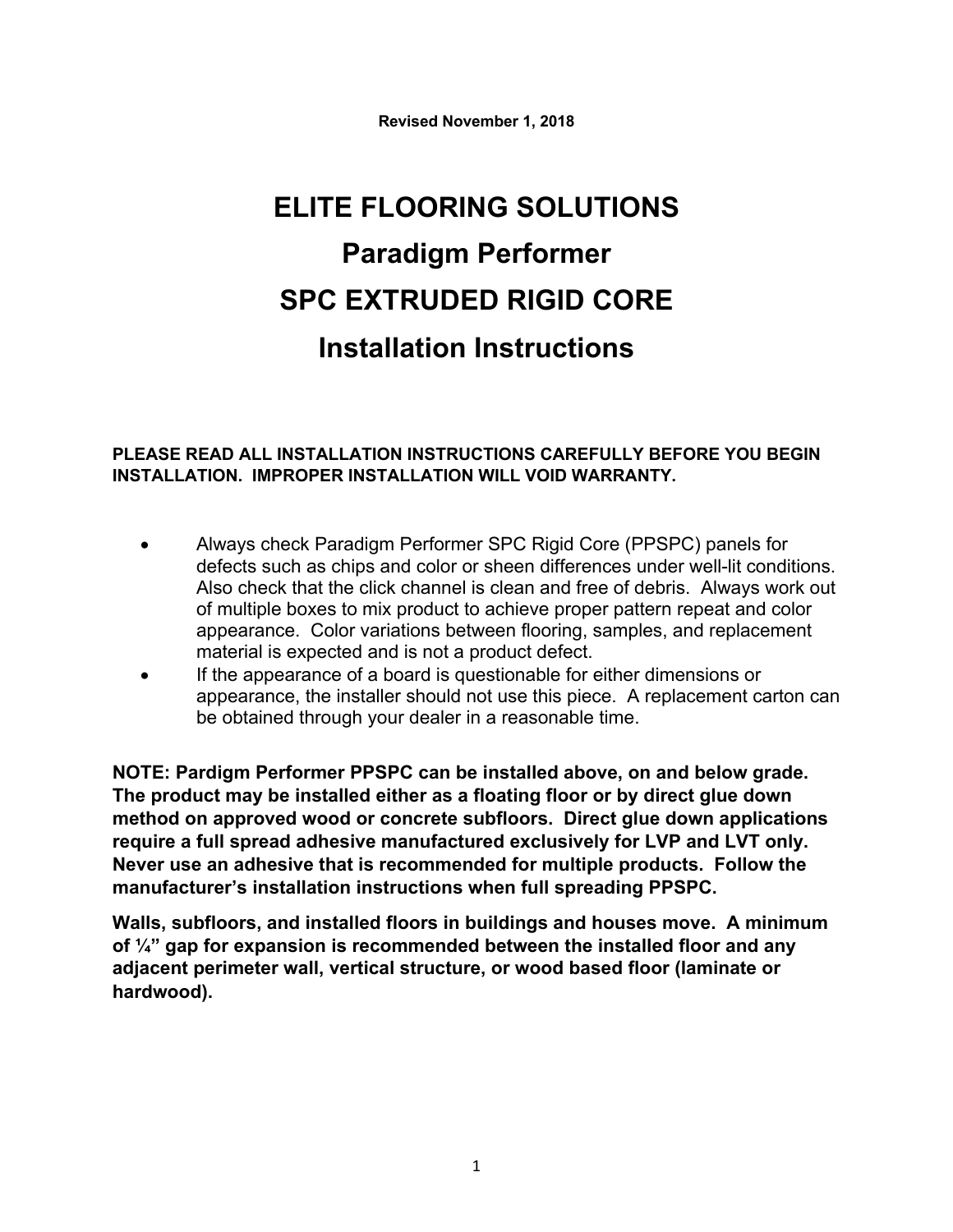# **Subfloor Preparation**

Paradigm Performer PPSPC is a waterproof product. Moisture will not damage the product. When installed, it does not produce a moisture barrier nor does it protect the walls or structure of the home from moisture. Only installing a moisture barrier in a crawl space or under the PPSPC over a concrete floor can insure this. Please see below Subfloor Requirements section for moisture limits to protect the home from moisture damage.

#### **Jobsite Preparation Before Installation**

The responsibility for installation of Paradigm Performer PPSPC is with the local job site installer. Every plank and/or tile must be inspected prior to installation for color variation, finish condition, sheen variation, and quality. This inspection should be conducted with proper lighting available. Any boards that are not acceptable should not be installed. Contact your dealer immediately to obtain replacement boards. ELITE FLOORING SOLUTIONS is not responsible for the installation of flooring with obvious defects.

It is the responsibility of the local job installer to ensure that the jobsite and subfloor meet the requirements of these installation instructions. ELITE FLOORING SOLUTIONS is not responsible for failure of this PPSPC flooring caused by unsatisfactory jobsite and/or subfloor conditions.

Crawl spaces – For the protection of the home**,** when installing a moisture barrier in a crawl space, minimum crawl spaces of 18" are required from the ground to the underside of the joists. A vapor barrier of 6-20 mil thick polyethylene film with 6" sealed lap joints should be used. Moisture resistant tape should be used as the vapor barrier sealant at the lap joints. Venting for the crawl space should be at least 1.5% of the crawl space square footage. Vents should be located for cross-ventilation of the crawl space. Local regulations should prevail at all times.

Before floor installation, the room conditions in the installation area (temperature and moisture) should be at normal year-round conditions for at least one week prior to and during flooring installation. Acclimation of Paradigm Performer PPSPC is not required before installation.Recommended installation room conditions are temperatures between 0 to 150 degrees F. Never install below 0 degrees or above 150 degrees F.

### **Removing Old Adhesives:**

Asphaltic "cut-back" adhesives can stain Impact LVT flooring. These must be 100% removed, encapsulated or covered with plywood underlayment. Some previously manufactured cutback adhesives contained asbestos fibers, which are not readily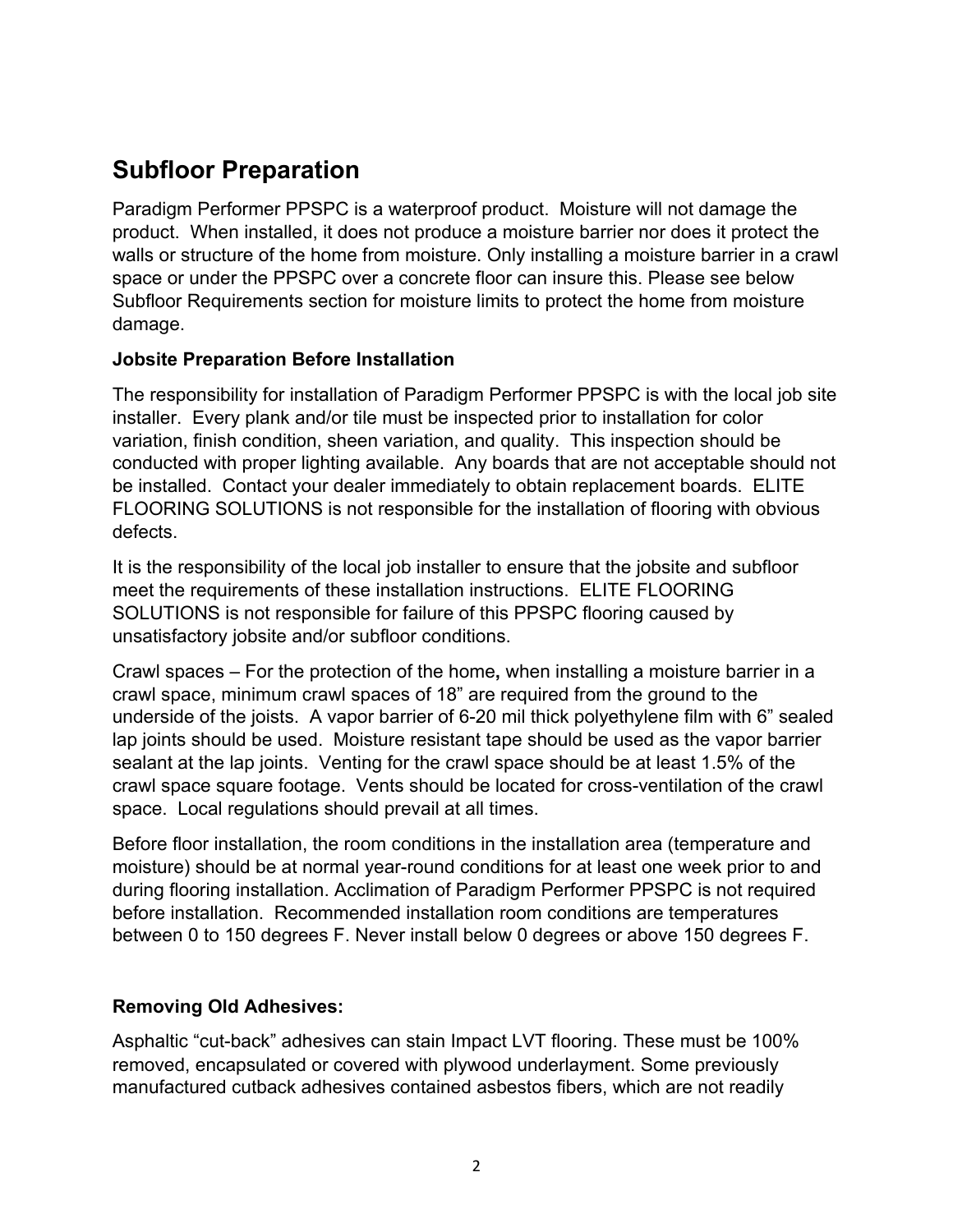identifiable. Do not use power removal devices, which can create dust. The use of solvent-based adhesive removers is never recommended. NOTE: If d-limonene (citrus based) cleaners/removers are used (Orange All), subfloor must be thoroughly rinsed. If complete removal of old adhesives or covering them with plywood is not possible, the use of a Portland Based Leveling or Patching Compound is acceptable. Please follow manufacturer's instructions carefully.

For "Recommended Work Practices for the Removal of Resilient Floor Coverings" write to the Resilient Floor Covering Institute, 966 Hungerford Dr., Suite12-B, Rockville, MD 20850.

### **Subfloor Requirements**

All subfloors must be dry, structurally sound to support the floor and to protect the home from moisture, free of debris and foreign matter, and flat to 3/16" in a 10-foot radius.

For concrete floors, the subfloor should be firm, flat, dry, and clean. This includes both old and new concrete floors. New concrete slabs must cure in well-ventilated conditions for at least 60 days minimum before installing the floor. Concrete should have a minimum-6mil poly film moisture barrier between the concrete and ground. Maximum moisture level per the Calcium Chloride test method is 9lbs. per 1000 cft in 24 hours. The maximum level of relative humidity per ASTM 2170 test method is 90%.

Paradigm Performer PPSPC subfloors must be dry and properly secured to accept a top floor. The subfloor must be secured every 6" along joists with nails or screws to avoid squeaking. The floor must be leveled and flat. High spots must be ground down and low spots must be filled with a Portland cement leveling compound.

Please note that Paradigm Performer PPSPC is not approved for installation over any type of carpet.

### **NOTE: Never install PPSPC over any type of floating floor. All subfloors that are not concrete must be firmly bonded.**

### **NOTE: Never install PPSPC over a below grade VCT (vinyl composition tile).**

Tiles including ceramic, resilient, and sheet vinyl must be well bonded to the subfloor, must be level and flat, and must be clean. Existing vinyl floors should not be sanded as they may contain asbestos.

# **Installation Tools**

Safety Glasses

Broom/Vacuum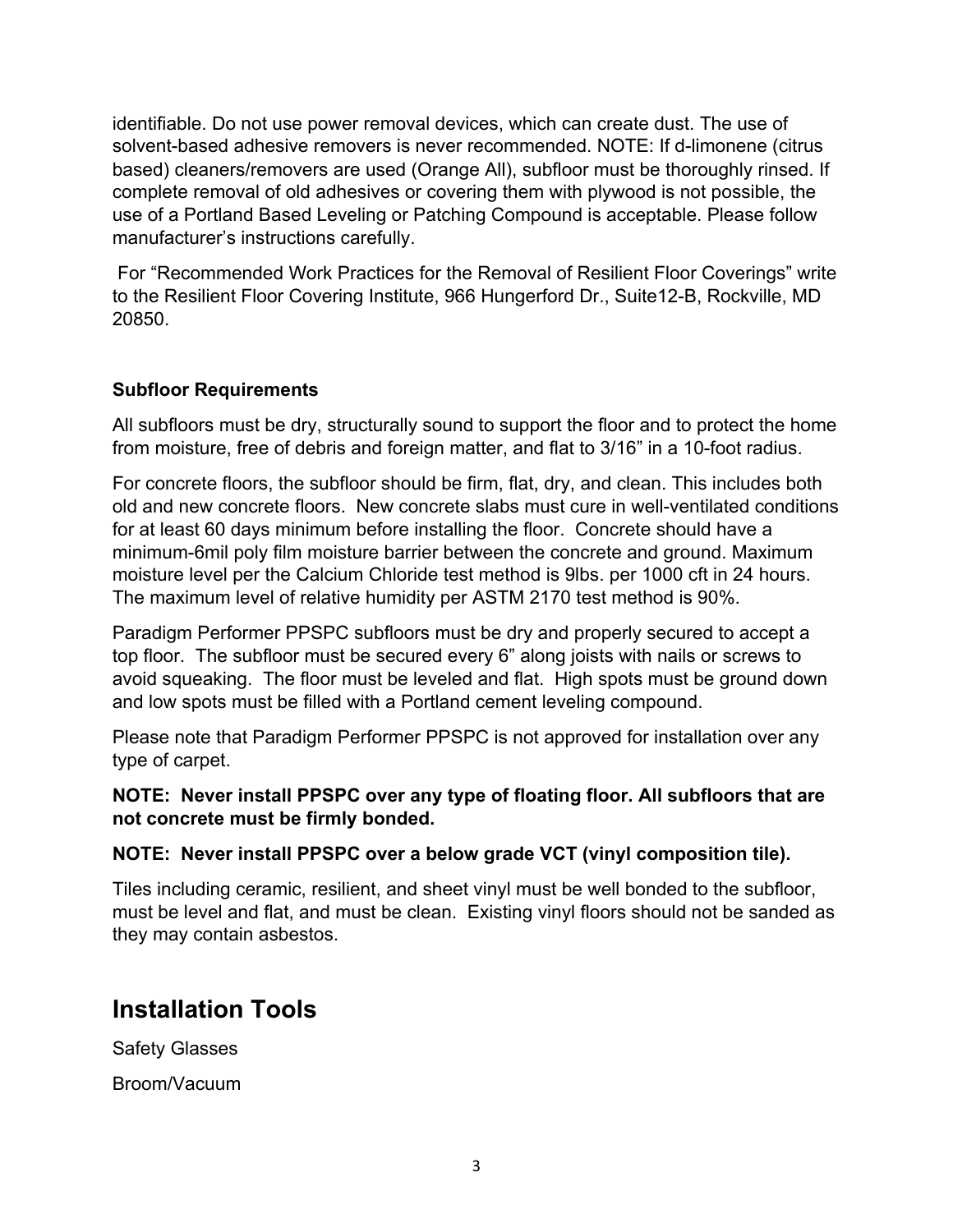Tapping block ¼" spacers Pull bar Saw Utility knife Pencil Tape measure Ruler **Acceptable subfloor types:** CDX Underlayment Grade Plywood (minimum of 5/8" thickness) Underlayment Grade Particleboard (only for floating installation) OSB (minimum ¾", 23/32" thickness) Concrete slab Ceramic Tile – one layer well Bonded Resilient Tile – one layer well bonded (Not Below Grade) Sheet Vinyl – one layer well bonded

### **Do not install over:**

Existing resilient tile floors that are below grade Existing cushion-backed vinyl flooring Carpet Hardwood flooring that has been installed directly over concrete VCT flooring that has been installed directly over concrete In rooms with sloping floors or floor drains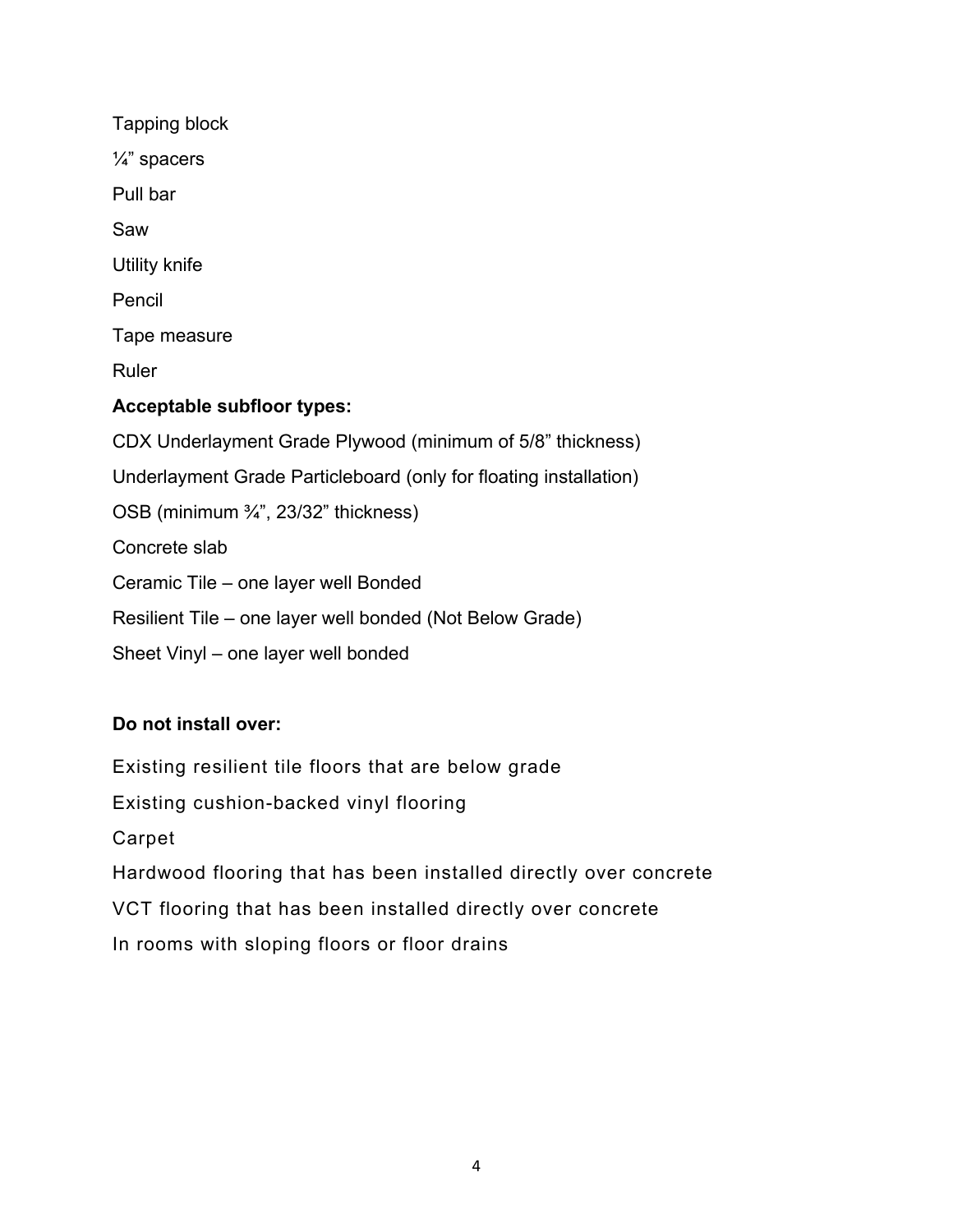# **Basic Installation**

### **Paradigm Performer PPSPC**

While Paradigm Performer PPSPC is dimensionally stable, buildings, walls, and existing hardwood and laminate floors will expand and contract. Because of this, we recommend for all installations, both floating floor and glue down types, that an expansion gap of at least ¼" be left for expansion between PPSPC, any vertical surface, an adjacent perimeter wall or wood-based floor (laminate or hardwood).

As stated earlier, always work out of multiple boxes to mix product to achieve proper pattern repeat and color mix for the look of natural wood. A minimum of 3 boxes of product is recommended. Inspect each plank or tile in good light for visual defects. If they show visual faults or damage, do not install them. It is the responsibility of the installer to ensure that the appearance of the finished floor meets the consumer's expectations.

Paradigm Performer PPSPC is an indoor product. It will not be warranted when installed in locations or conditions not recommended for this product.

Recommended use temperatures are between 0 to 150 degrees F.

The use of an acceptable underlayment is recommended under the PPSPC floor in installations where sound abatement is needed. If the product is purchased with attached pad, additional underlayment is not needed. If the product does not have attached pad but needs one to be installed for sound, we recommend the use of an underlayment approved by Elite Flooring Solutions for sound reduction. Run the foam underlay in the same direction as the PPSPC panels. Underlayment should be butted side by side with no overlap. Tape the butted seams together

# **Installation**

This Locking system is designed to be installed utilizing the floating method. Always use the proper expansion space. Undercut all doorjambs. Never fasten moldings and or transition strips to the planks.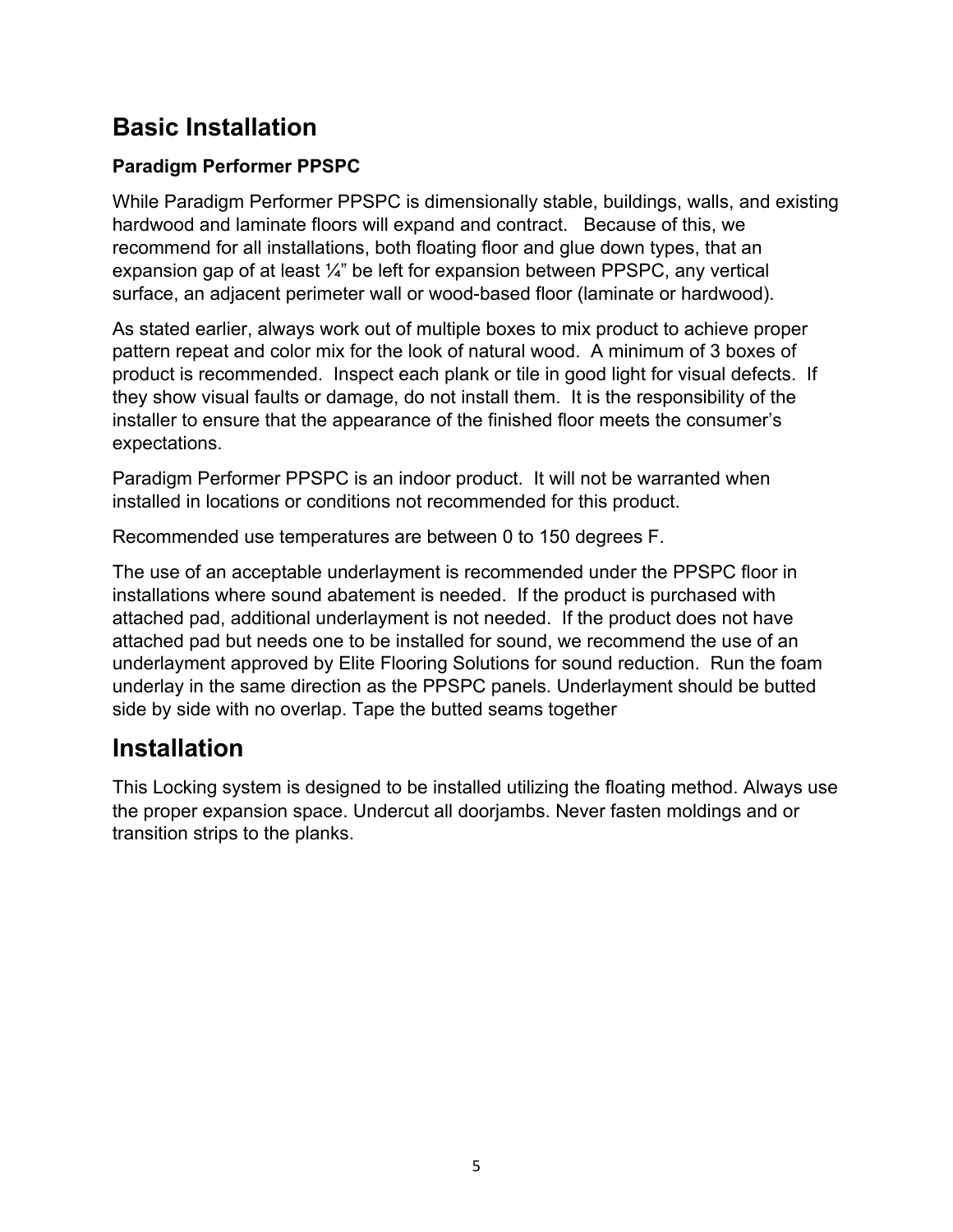

- 1. When product is stored at the installation site it should be stored in the room it is to be installed in.
- 2. You may wish to add a foam underlay before the planks are installed. Run the foam in the same direction as the flooring. The foam underlayment should be butted together with no overlap. Tape seams together.
- 3. You will need to remove the tongue from the long side of the plank that faces the wall.This is to insure that the decorative side of the plank will be well under the finished trim. Use a utility knife to score through the tongue several times untill it easily snaps off of the plank.
- 4. Start in the upper left corner by placing the first plank paralel with its trimmed side facing the wall.Use spacers along each wall to maintain the proper expansion of  $\frac{1}{4}$ ".
- 5. To attach the second plank lower and lock the end tongue of the second plank into the end groove of the first plank. Line up edges carefully and make sure the end joint is flat to the floor.
- 6. Continue installing the first row untill you reach the last plank. Fit th elast plank by rotating the plank 180 degrees with the pattern side up. Place beside row mark and cut off the excess. Attach as described above. If using a handsaw cut on the decorative surface. If your using a jig or circular saw cut with the decorative side down to avoid chipping.
- 7. Continue the second row with the cut off piece from the first row to stagger the pattern. Pieces should be a minimum of 30cm (8") long and joint offest should be 40 cm (16").
- 8. To start your second row tilt and engage the side tongue of the plank into the groove of the first plank at about 30 degrees.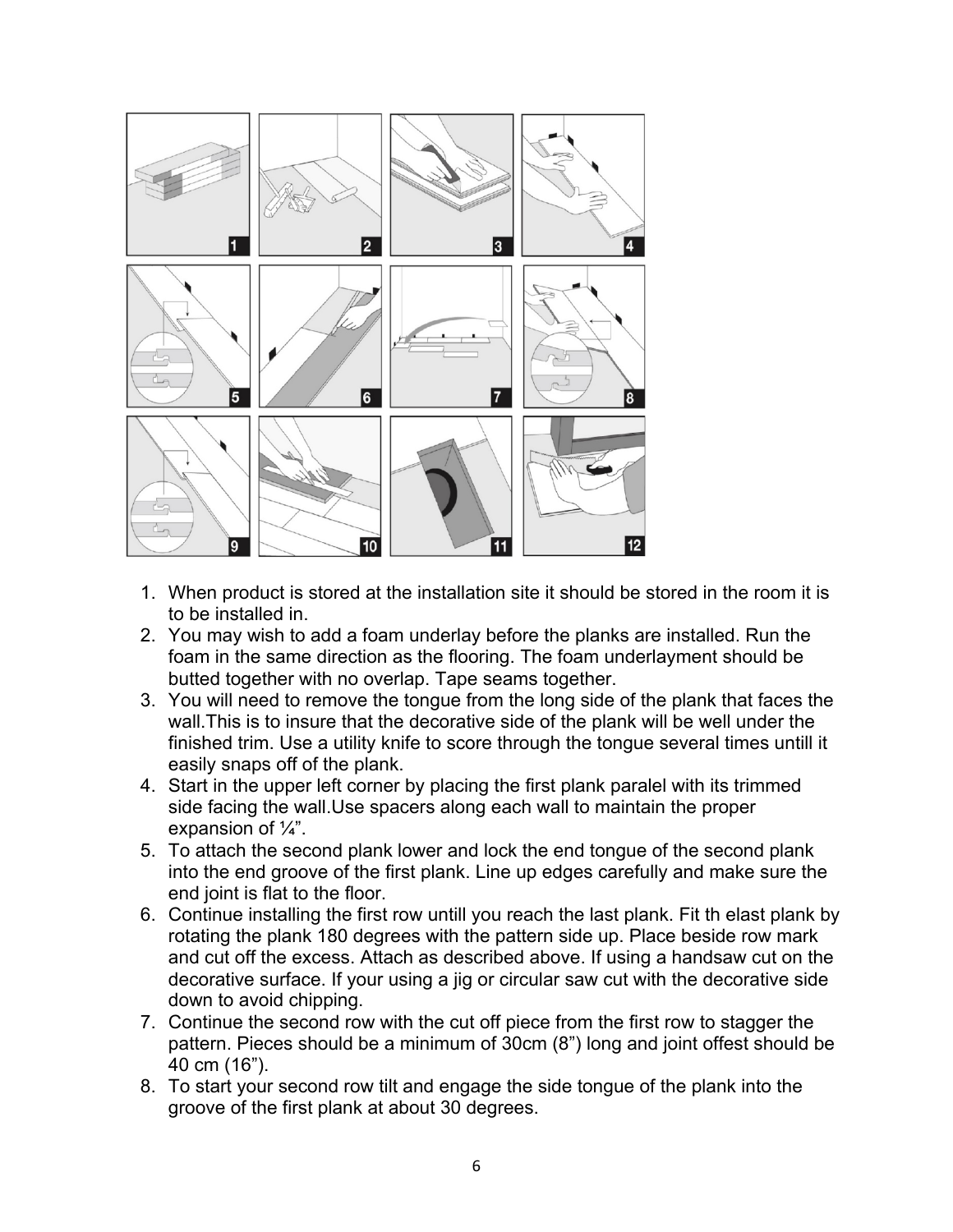- 9. Attach the second plank of the second row first on the long side. Tilt and push the plank as close the the edge of the previous plank at a 30 degree angle. Make sure the edges are lined up and lower the plank to the floor locking the end joint together. Continue installing the remaning planks.
- 10.To fit the last row lay a plank on top of the previous row. With the tongue facing the wall, Lay another plank upside down on top of the one to be measured and use it as a ruler. Don't forget to leave room for your spacers. Cut and install as described above.
- 11.Door jams and heating vents aldo need expansion. First cut the plank to the correct length including expansion. Then place the cut plank next to its actual position and using a ruler measure the ares to be cut out and mark them. Cut out the marked areas inclding expansion and install the plank.
- 12.You can undercut the door casing by turnining a plank upside down and using a handsaw cut off the bottom of the door casing. Now your plank will slide easily under the door casing, remember to leave expansion.

Install moldings, baseboards or transition strips to any exposed edge of the flooring. Since this is a floating floor, make sure that the planks are not accidently attached to the subfloor when the molding is installed.

Protect the newly installed floor from other trades by covering the finished flooring with an appropriate paper.

### **Repairs**

1. Paradigm Performer PPSPC flooring is durable; however, planks can be damaged. If the damaged plank is near the perimeter of the room, the best technique is to carefully unlock the planks until the damaged plank is removed. Replace the damaged plank and reassemble the flooring. If the damaged plank is in the center of the room then the following procedure should be followed:

2. Us**e** 3M Blue Tape around the perimeter of the damaged plank to be replaced to protect the surrounding planks from damage.

3. Using a utility knife, make a cut completely through the center of the damaged plank the length of the plank.

4. Carefully remove the cut pieces of the damaged flooring and clean and vacuum the exposed area.

5. Use a utility knife to remove the tongue from the long and short side of the replacement plank.

6. Remove 1.5 inches of the groove on the long side of the plank from the tongue end using a utility knife.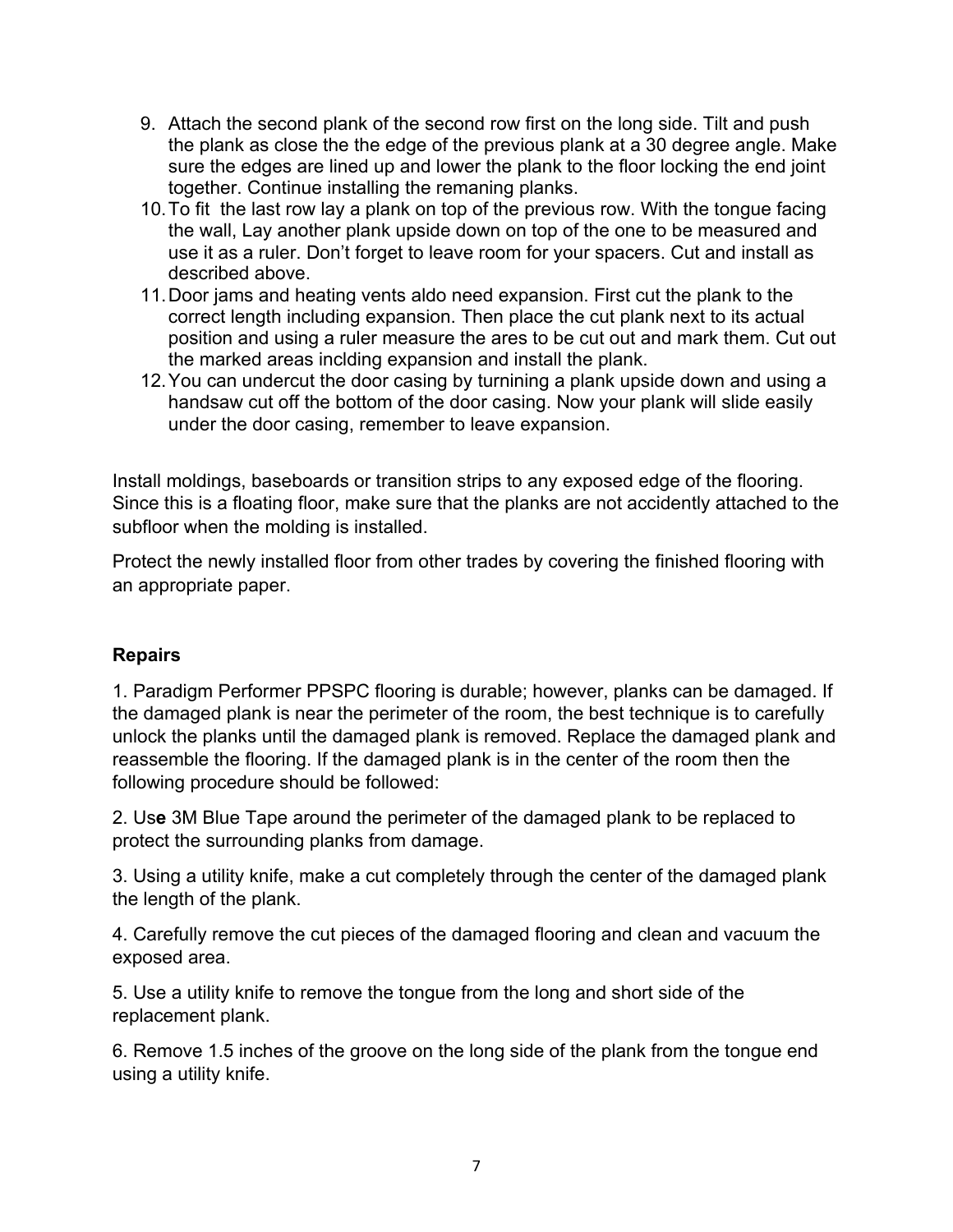7. Apply a small bead of an Ethyl Cyanoacrylate adhesive super glue to the groove of the planks in the floor.

8. Insert the replacement plank into the exposed area locking the long-grooved side into the existing floor. The tongue end of the replacement plank will overlap the existing floor until the plank is completely inserted.

9. Use a scrap piece of the flooring as a tapping block to lightly tap the groove end into place. Use a utility blade to adjust the opposite end as you tap the end joint together.

10. Weight the plank down until the super glue is completely set.

# **Finishing Molding**



Reducer molding is used to finish flooring when the adjoining surface is lower than the Paradigm Performer PPSPC flooring or when flooring meets carpet. Position the U track 7mm leaving expansion gap of at least  $\frac{1}{4}$ " from each edge of the. Screw, nail or glue down the track directly to the subfloor and then insert the reducing strip into the track.

T-molding is used to finish flooring and add expansion when two level surfaces meet in doorways. Install the same as above. Residential Installations do not require the use of T Moldings.

Landing molding is used to finish flooring on landings or stair edges. Moldings need to be glued and screwed down to the sub-floor for safely and stability. Color fill should be used to cover counter sunk screws.

To finish the perimeter of the room, install quarter round molding using finishing nails. Quarter round molding is nailed directly into the baseboard.

# **Radiant Heated Floors**

This Paradigm Performer PPSPC floor can be installed over certain types of radiant heated floors either as a floating floor or glued down. Follow the manufacturer's installation instructions when full spread installation with an approved glue.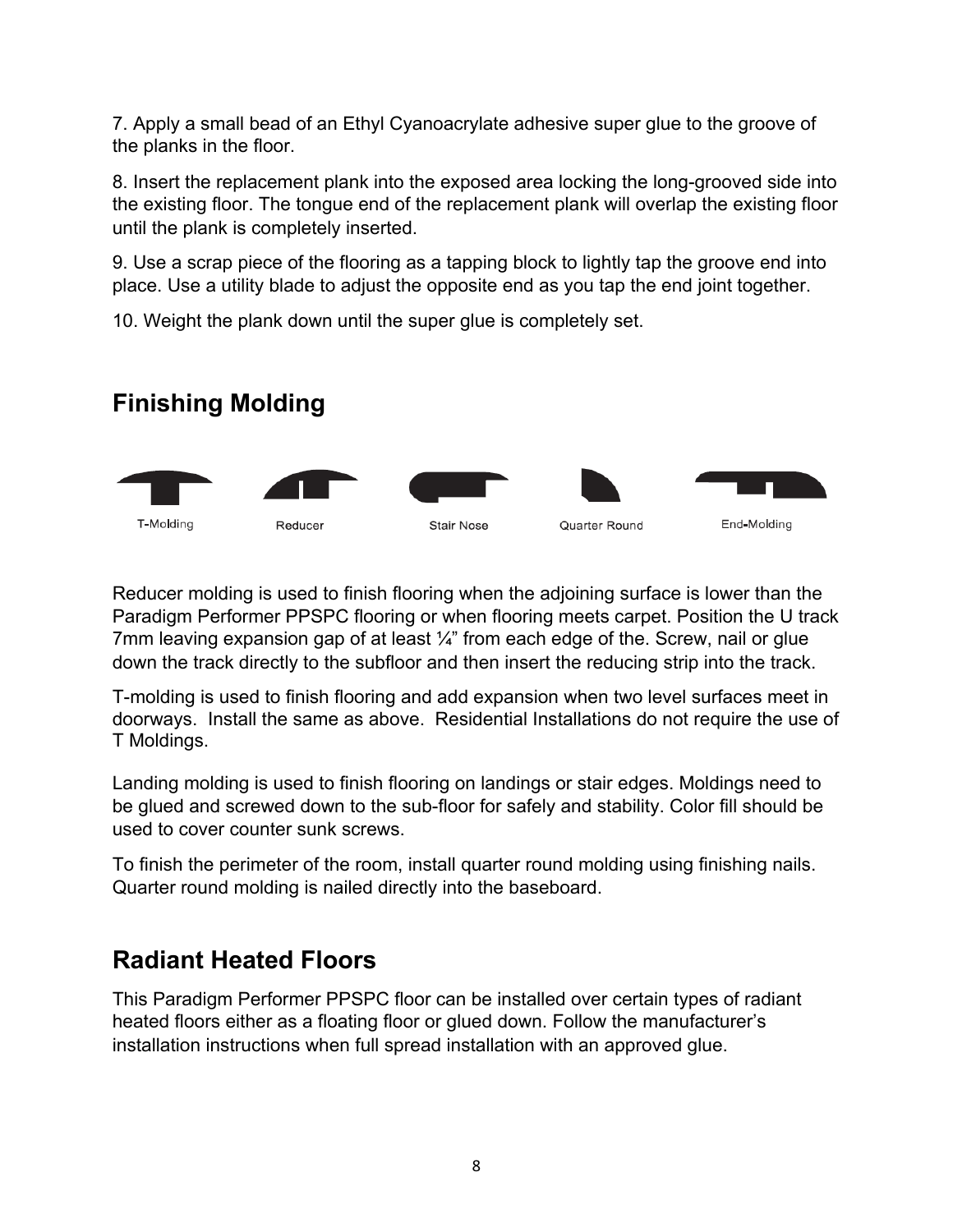### **When installing over a radiant heated floor:**

1. A newly installed radiant heated floor must be operational for at least four (4) weeks prior to Paradigm Performer PPSPC installation with the temperature set between 55 to 85 degrees F to ensure that the subfloor has been dried.

2. Wood subfloors should never exceed 10% moisture content as measured by a calibrated wood moisture meter.

3. Concrete subfloors must be "dry" using the mat test, a calibrated concrete moisture meter, Calcium Chloride Test or a RH Probe.

4. Ground floors using the radiant heating system should have a proper moisture barrier beneath it.

5. The recommended range of relative humidity is 45%-95% and the room temperature should be between 55-85 degrees F.

6. Keeping the temperature of the room constant will keep a stable environment for the home.

7. The floor surface temperature must always stay below 95 degrees F.

8. At no time should the relative humidity in the room drop below 30% to keep a stable environment for the home.

**NOTE: Electrically heated radiant mats not embedded in the subfloor and installed directly under this Paradigm Performer PPSPC are not recommended for use beneath this product. The installation of electrically heated radiant floor heating mats could void the warranty of the installed floor in case of a heating system failure.** 

# **Steam Cleaners**

Elite Flooring Solutions does not recommend the use of any type of steam cleaner on our floors. These types of cleaners generate too much moisture and heat during their use. The resulting moisture and heat can be enough to break down any adhesives used in the manufacturing of this product. Also, in instances where no glue is used, both peaked and swelled plank or tile edges can occur. Therefore, all complaints that are determined to be from a consumer using a steamer will be denied by Elite Flooring Solutions.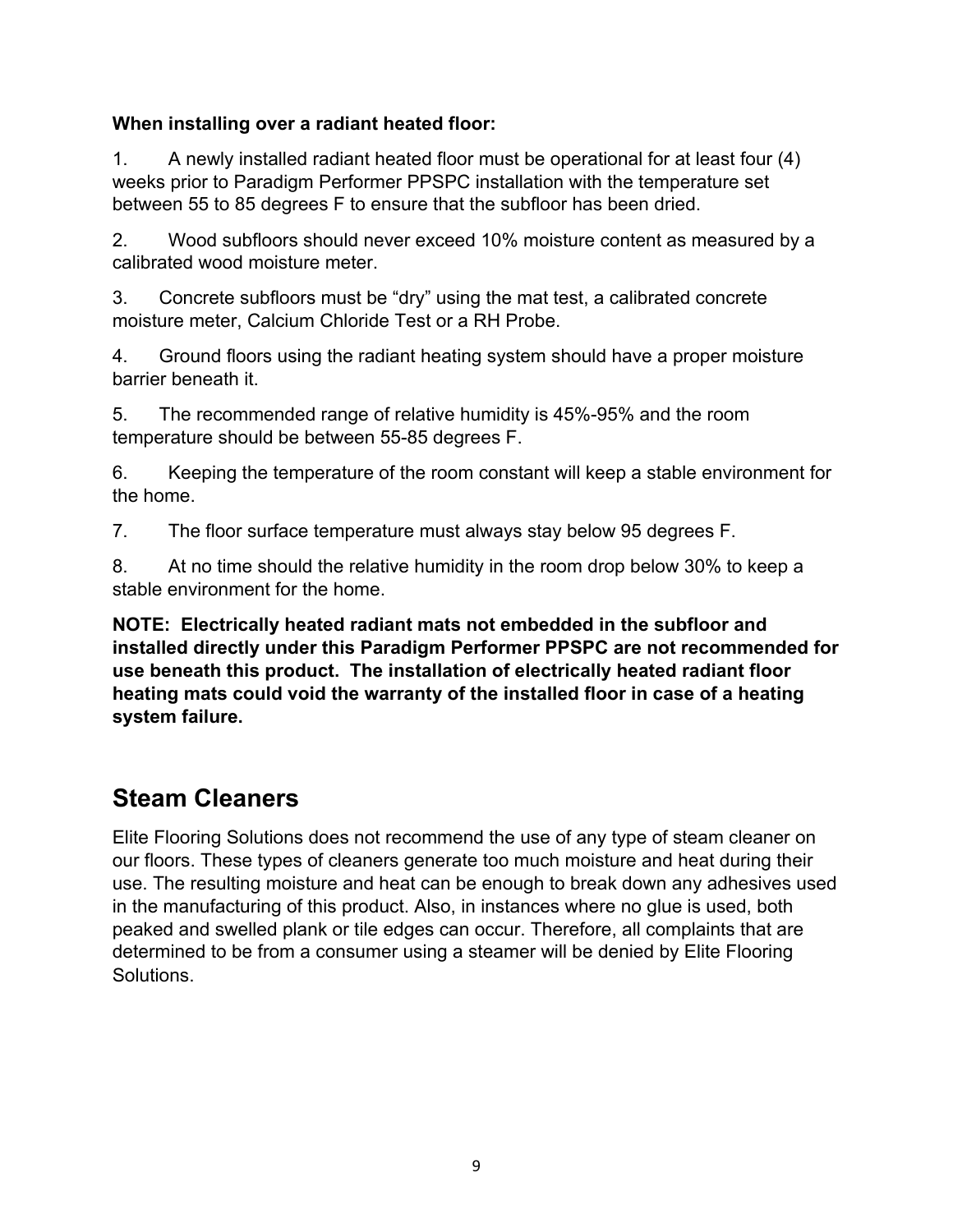# **Warranty Information**

### **Paradigm Performer PPSPC Floors**

### Exclusive Limited Warranty

Elite Flooring Solutions warrants that its Paradigm Performer PPSPC planks and tiles are free from any visual or manufacturing defects. If the Products are found to be defective, Elite Flooring Solutions will supply new Product of the same or similar style, size, color, grade, and gauge to repair or replace the defective area and will pay reasonable labor costs provided the flooring is professionally installed and maintained according to the installation instructions provided. Products that are non-defective but are damaged during an improper installation by not following the Elite Flooring installation guidelines do not constitute a valid claim as defined by this limited warranty. This warranty will not include loss of time, inconvenience, incidental expenses (such as telephone calls, removal and replacement of items placed over the floor after the original installation, etc) included in the removal and reinstallation of the affected material, and any other incidental or consequential damages. Elite Flooring Solutions reserves the right to inspect any claim and/or request photographs and/or samples associated with the specific claim prior to approving any claim. All limited warranties are valid for the original purchaser of the flooring only and are not transferrable.

# Pre-Installation Visual Limited Warranty

Elite Flooring Solutions warrants that its Paradigm Performer PPSPC plank and tiles products are free from visual defects. All Product purchased for an installation should be inspected by you and/or your installer. Pieces that appear to be visually defective should not be installed. Elite Flooring Solutions will not be responsible for reimbursing labor charges on any claim for visually defective product installed. It is the responsibility of the installer to determine the suitability of the product for installation before it is installed.

If a problem occurs during the installation of the planks and tiles, the job should be stopped immediately. The proper action is to immediately report the problem to your dealer and distributor who, in turn, will contact Elite Flooring Solutions immediately. Any costs caused by continued installation after the problem is reported will not be covered by Elite Flooring Solutions.

# Wear Limited Warranty

Elite Flooring Solutions Paradigm Performer PPSPC planks and tiles are protected with a wear layer. Elite Flooring Solutions warrants that there will be no wear-through of the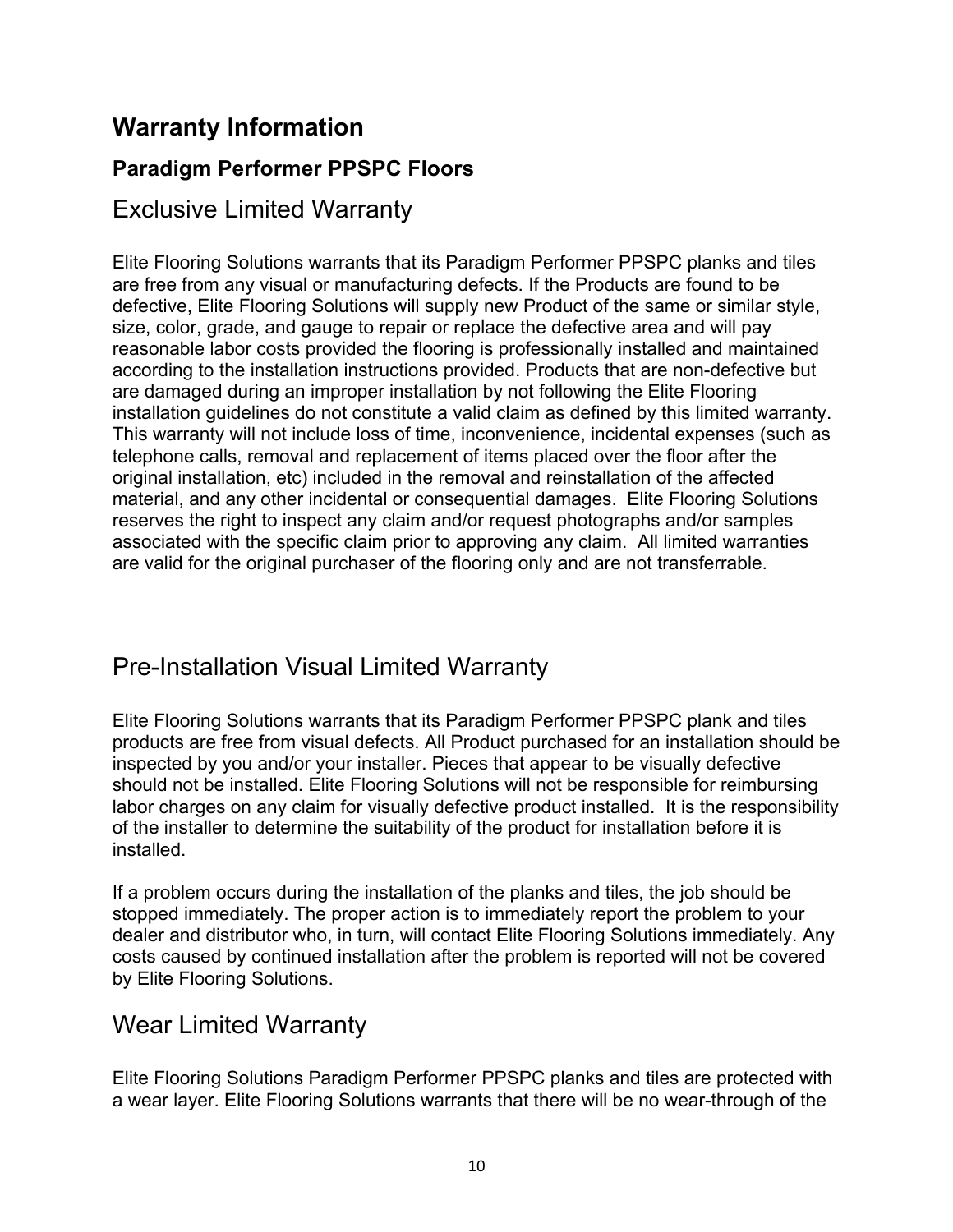wear layer for the number of years indicated for the specific product. "Wear-through" means complete loss of the wear layer so that the printed color layer is changed or affected. The term for your specific product wear Limited Warranty will appear on the insert of the product you purchased. This Limited Warranty applies only to first quality merchandise provided the recommended installation and maintenance procedures are followed as outlined in the Installation Instructions and Owner's manual.

### Pet Warranty

Elite Flooring Solutions Impact planks and tiles are warranted to resist stains caused by pet soiling from domestic dogs and cats during the specific warranty time frame. The pet stains include urine, feces, and vomit. Resisting stains means that your floor has the ability to minimize or hold out permanent stains under the conditions stated. Pet accidents should be cleaned up immediately, as the longer they sit, the more difficult they will be to remove. Any damage to the subfloor and/or surrounding structure caused by pet soiling is not covered by this warranty. Please follow our maintenance procedures for cleaning the affected areas. This warranty does not cover soiling and staining caused by any other pet type besides those stated above.

### Waterproof Limited Warranty

Elite Flooring Solutions Paradigm Performer PPSPC planks and tiles are warranted to be 100% waterproof. The structural performance of the planks or tiles, when properly installed and under normal use conditions, will be resistant to damage caused by exposure to water for the life of the product.

Mold and/or mildew can sometimes occur in a building if moisture issues are not addressed. This moisture warranty excludes damage resulting from the growth of both mold and/or mildew due to extended moisture exposure.

While Paradigm Performer PPSPC planks and tiles are waterproof, the floor is not a waterproof barrier for the subfloor and surrounding structure. The Moisture warranty does not cover damage caused by hydrostatic pressure from the subfloor, flooding, household leaks (such as pipes), or mechanical failures like appliance and heating equipment leaks.

If the Paradigm Performer PPSPC planks and tiles are structurally damaged and the cause is determined to be by exposure to water, Elite will arrange a credit subject to the terms as described below in the "Terms of Lifetime Limited Warranty" section. The term for your specific residential product Limited Warranty will appear in the carton insert of the product you purchased. For commercial installations, Paradigm Performer PPSPC planks and tiles damaged caused by exposure to water will be subject to a pro-rated credit as described below in the "Terms of Lifetime Limited Warranty" section.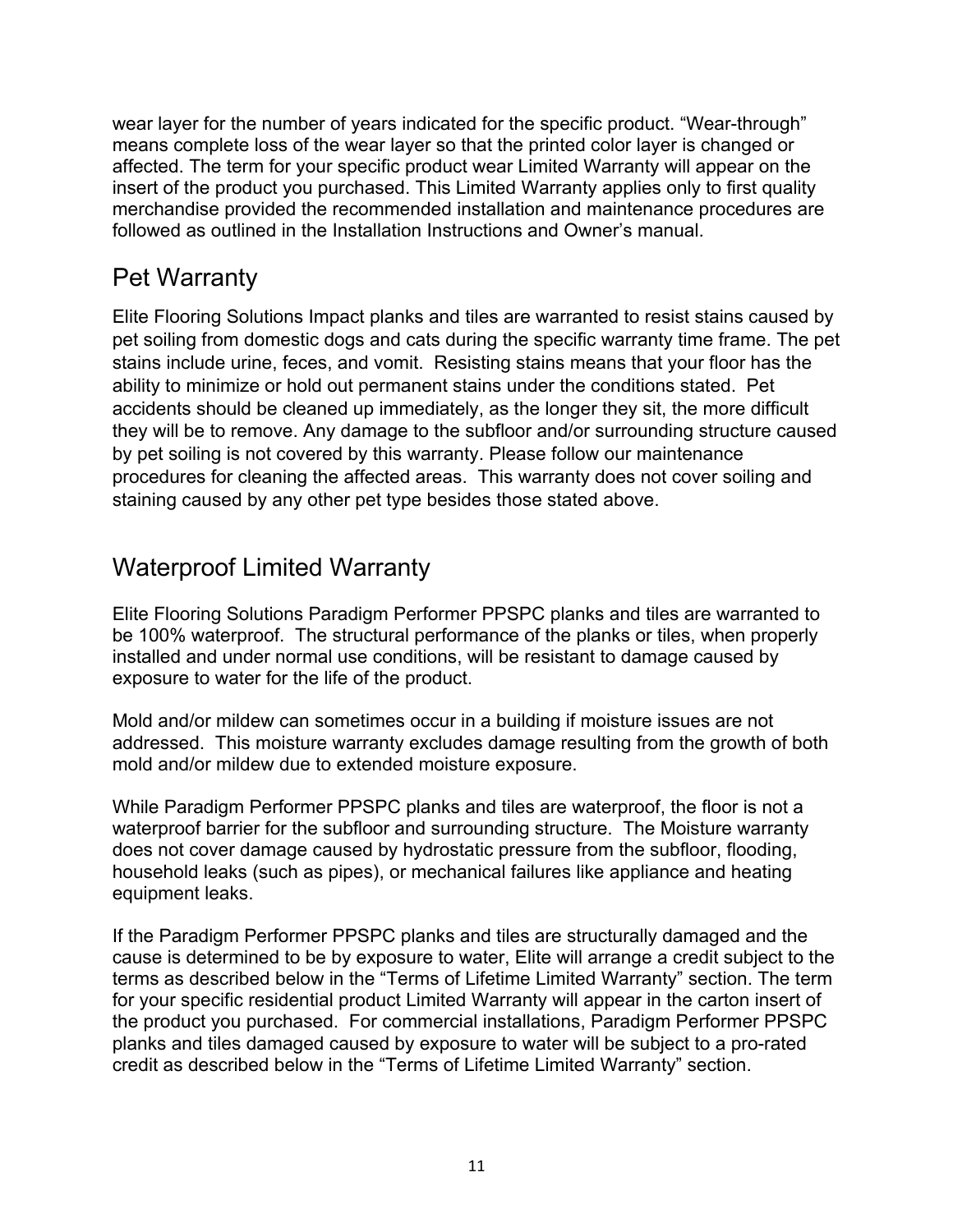# Waterproof Limited Warranty does not cover:

- 1. Any damage to structures that are not part of the installed Paradigm Performer PPSPC flooring such as damage to surrounding walls, subfloor, structures, fixtures, furniture, underlayment, moldings, trims, and subfloor heating systems, or anything that is not the tile or plank.
- 2. Any damage from mold and/or mildew growth due to extended water exposure.
- 3. Flooring that is installed outdoors.

# Elite Flooring Underlayment

### Paradigm Performer PPSPC

Elite Flooring Solutions Paradigm Performer PPSPC flooring is warranted to be free of manufacturing defects and to be structurally sound with or without underlayment pad. If underlayment pad is installed, Paradigm Performer PPSPC is structurally warranted only when using Elite's specially designed underlayment. The use of any other pad will void the structural Integrity warranty and retain the manufacturing defects warranty.

# Terms of Limited Lifetime Commercial Warranties:

Claims reported on material defects of this Paradigm Performer PPSPC flooring will be prorated over the life of the product. Reasonable labor costs will be paid with the following exceptions:

- Claims reported after 1 year of use will pay labor charges at the rate of 50% reasonable labor charges.
- Claims reported after 5 years of use will not pay labor charges.

This warranty shall not include loss of time, inconvenience, incidental expenses (such as telephone calls and removal and replacement of items placed over the floor after the original installation) included in the removal or reinstallation of the affected flooring materials, and any other incidental or consequential damages.

This warranty is in lieu of any other warranties expressed or implied.

This warranty service is available only by notice to your distributor through the dealer from whom the purchase was made. Notification must be accompanied by a copy of the original invoice and can only be authorized by your distributor.

Limited Warranty Exclusions and Conditions

- Commercial use means daily activities commonly associated with a commercial environment. Hill Rom Beds are not recommended.
- Warranty coverage for any replacement flooring planks will be limited to the remaining time of the original warranty
- Warranty coverage does not apply to seconds, off-quality, or "as-is" goods.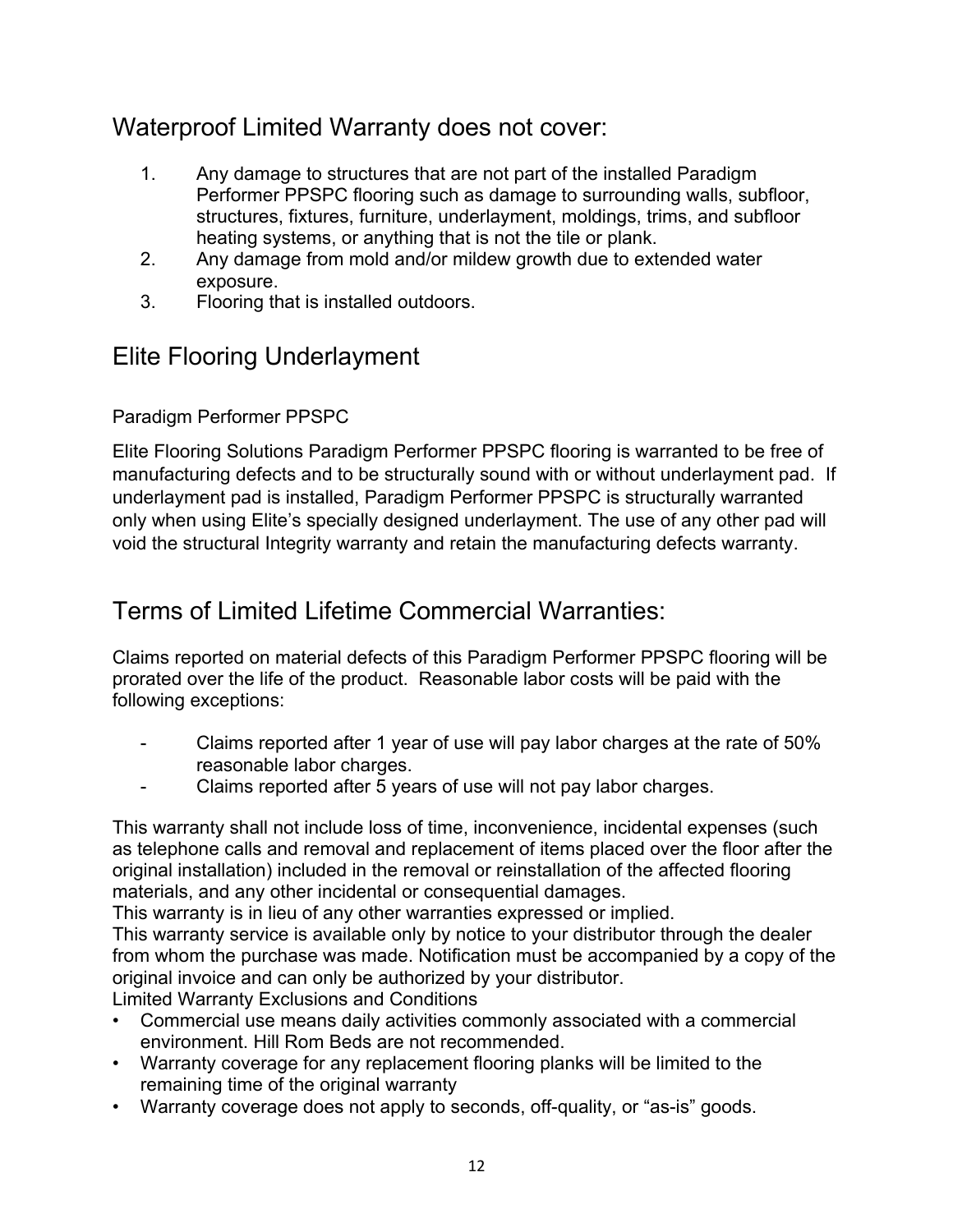- Warranty coverage applies only to the original purchaser of the flooring and the original installation site, is non-transferrable, and prorated by time of use.
- Warranty coverage does not apply to conditions or defects caused by improper installation, the use of improper materials during installation, or inadequate subflooring preparation as described in the Owner's Manual.
- Warranty does not apply to floors with alkalis in the sub-floor or conditions arising from hydrostatic pressure or flooding.
- Warranty does not apply to damages or failure of the floor to adhere to the subfloor resulting from excessive moisture, alkali and/or hydrostatic pressure.
- Warranty coverage does not apply to construction-related damage.
- Warranty coverage does not apply to color variations between samples or printed illustrations and the actual production runs.
- Warranty coverage does not apply to reduction of gloss from use or improper maintenance.
- Warranty coverage does not apply to product sold through unauthorized dealers.
- Warranty coverage does not apply to conditions caused by using steam cleaners
- Warranty does not apply to damage that results from not following floor maintenance instructions
- Warranty does not apply to damages resulting in scuffs, scratches, cuts, staining from rubber-backed mats, or damages or discoloration from carpet dyes, fertilizer, asphalt from driveways or chemicals.
- Warranty does not apply to damages caused by burns, flooding, fires and other accidents.
- Warranty does not apply to damage caused by abuse (such as dragging heavy or sharp objects across the floor without proper protection for the floor or with heavy wheeled vehicle traffic that can permanently indent or damage the flooring).
- Warranty does not apply to damage caused by caster wheels or vacuum cleaner beater bars.
- Warranty does not apply to failure to support furniture with floor protectors made of non-staining felt
- or non-pigmented hard plastic.
- Warranty does not apply to discoloration from heat or sunlight.
- "Wear-Through" means complete loss of the wear layer so that the printed pattern or design of the floor is altered.
- "Residential use" means daily activities commonly associated with residential use.

If you have any questions regarding the above information, please contact your local flooring dealer or distributor.